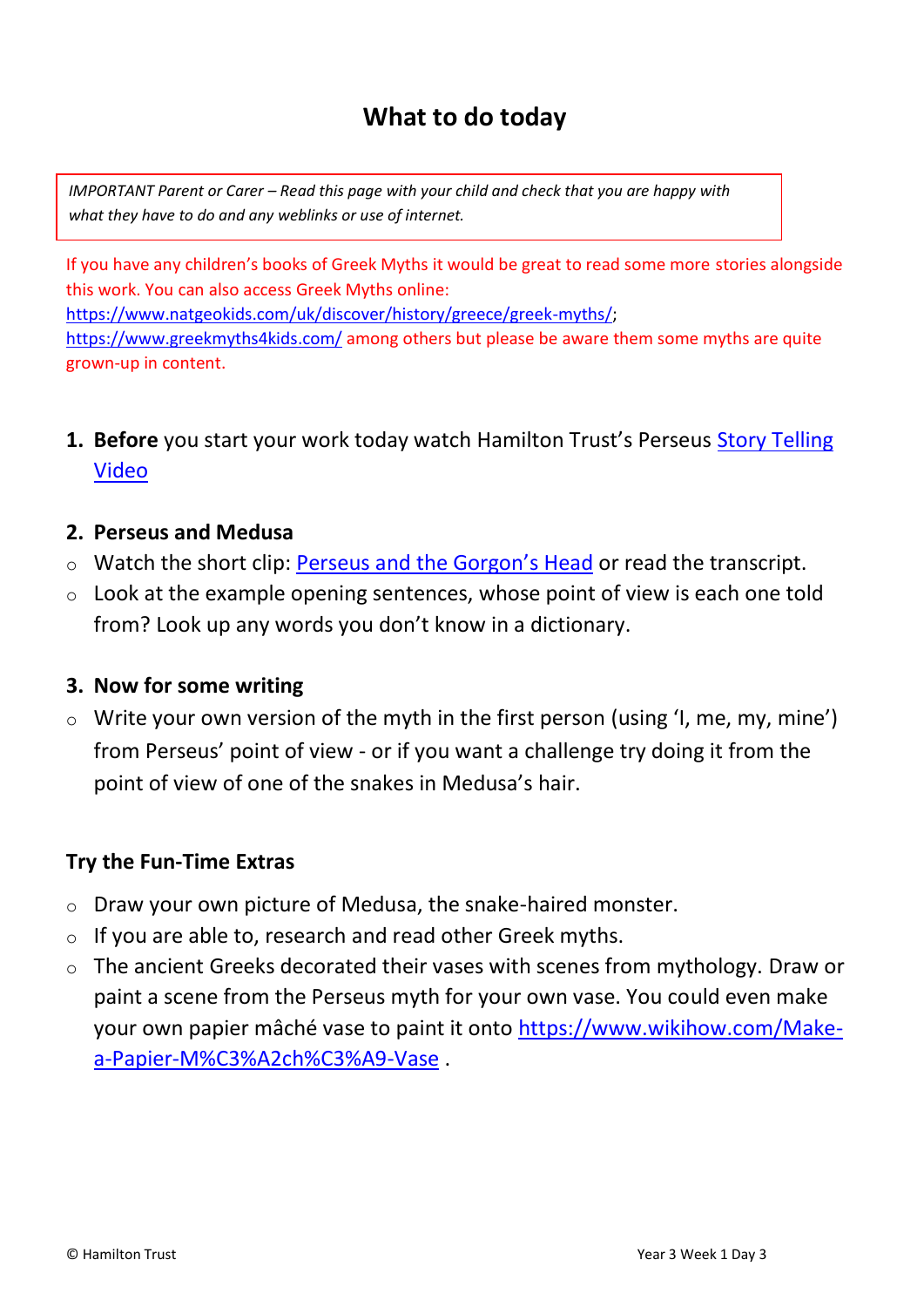## **Transcript of video clip: Perseus and 'The Gorgon's Head'**

Athene had not only told Perseus how to kill the gorgon, she had given him the means. He now carried her brightly polished shield in one hand and his sword in the other. He knew that he must be getting close to Medusa's cave. The valley in which he stood was filled with stone people. Some trapped as they'd turned to run, others frozen in horror, their mouths open, the scream still on their lips. It was as if they had been photographed in that last second of their life. Their reaction in that second had been caught for eternity.

One young soldier had covered his face but then he had tried to peek through his fingers. A local government official stood rigid, his stone fingers stood clutching a scrap of yellowing paper. There were stone women and stone children.

Now, Perseus saw the mouth of a large cave yawning darkly at him. Holding the shield more tightly than ever he climbed down the gentle slope and, taking a deep breath, entered the gloom. "Medusa!" His voice sounded lost in the shadows. Something moved at the back of the cave. "Medusa!" Now he could hear breathing and the sounds of hissing. "I am Perseus."

"Perseus," came a deep throaty voice from the back of the cave. It was followed by a horrible giggling. "Have you come to see me?"

The gorgon stepped forward into the light. For a dreadful moment, Perseus was tempted to look up at her, to meet her eyes. But with all his strength he kept his head turned away as Athene had instructed him. And instead of looking at Medusa he looked at her reflection in the shield.



Now he could see her green skin, her poisonous red eyes and her yellow teeth, all reflected in the polished bronze. His lifted his sword.

"Look at me. Look at me!" the gorgon cried. Still he kept his eyes on the shield. He took another step into the cave. Now the reflection was huge, the teeth snarling at him out of the shield.

"Look at me. Look at me!"

How could he find her when all he could see was the reflection? Surely it would be easier to kill her if he just took one quick look, just to make sure he didn't miss.

"Yes, that's right. Look at me."

With a despairing cry, Perseus swung wildly with his sword. He felt the sharp steel bite into flesh and bone. A fountain of blood spouted out of her neck as her body crumpled. Then at last it was over. Still not looking at it, Perseus picked up the grim trophy of his victory and dropped it into a heavy sack.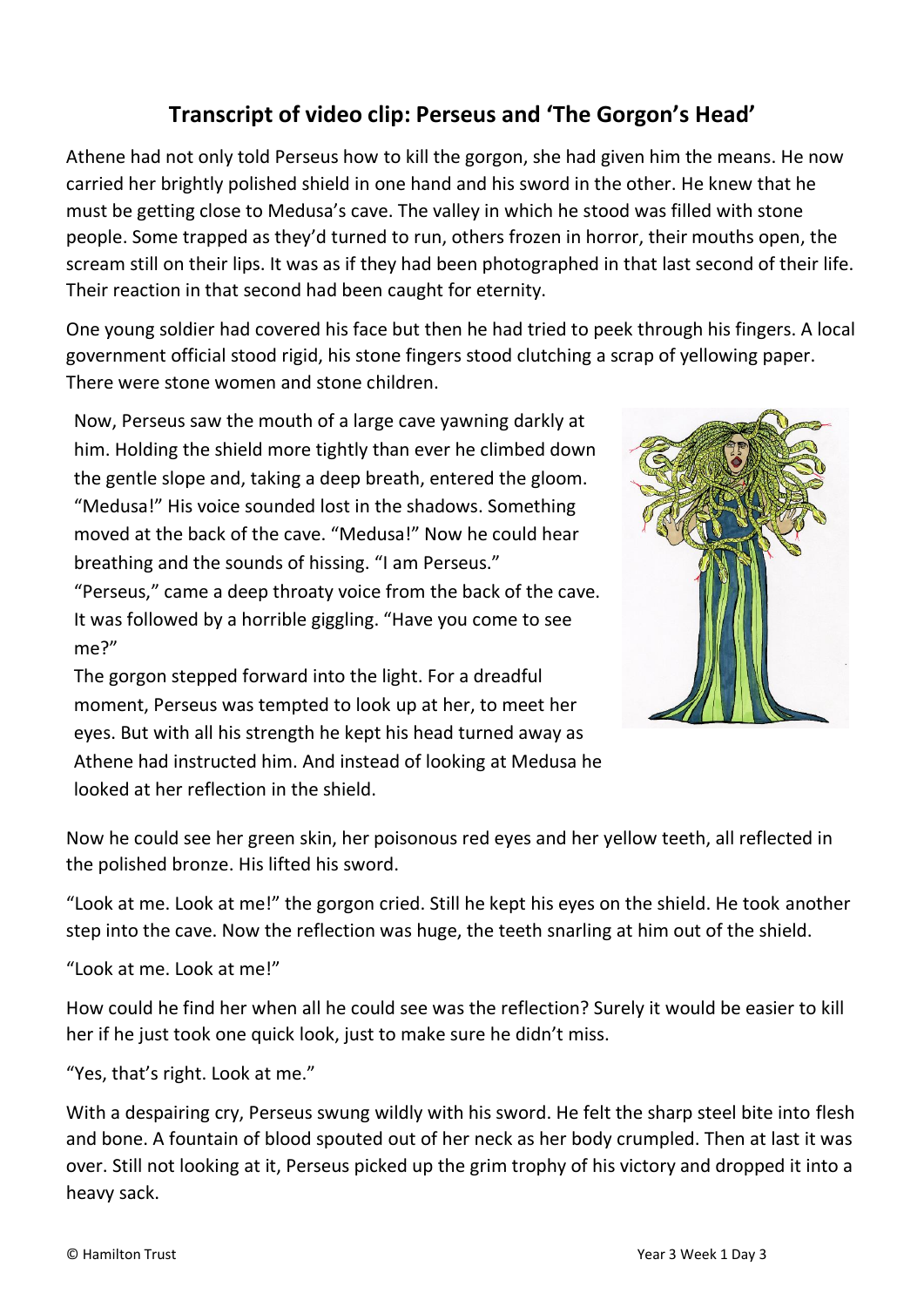### **Example Opening Sentences**

These opening sentences are from stories told from Perseus's point of view and from the point of view of one of the snakes in Medusa's hair. Can you work out which one is which?

*If there are any words you don't know the meaning of, look them up in a dictionary and write down what they mean.* https://kids.wordsmyth.net/we/

As I lay resting, I could hear carefully laid footsteps, quietly shifting closer to the cave entrance. Medusa stirred and a wide grin stretched across her face. I felt excited by the anticipation of petrifying another gullible, foolish human.

Up ahead, I could see the gnarled entrance to her cavernous cave. As I approached, I trod softly and gently so as not to draw attention to myself. My heart was pounding like a muffled drum.